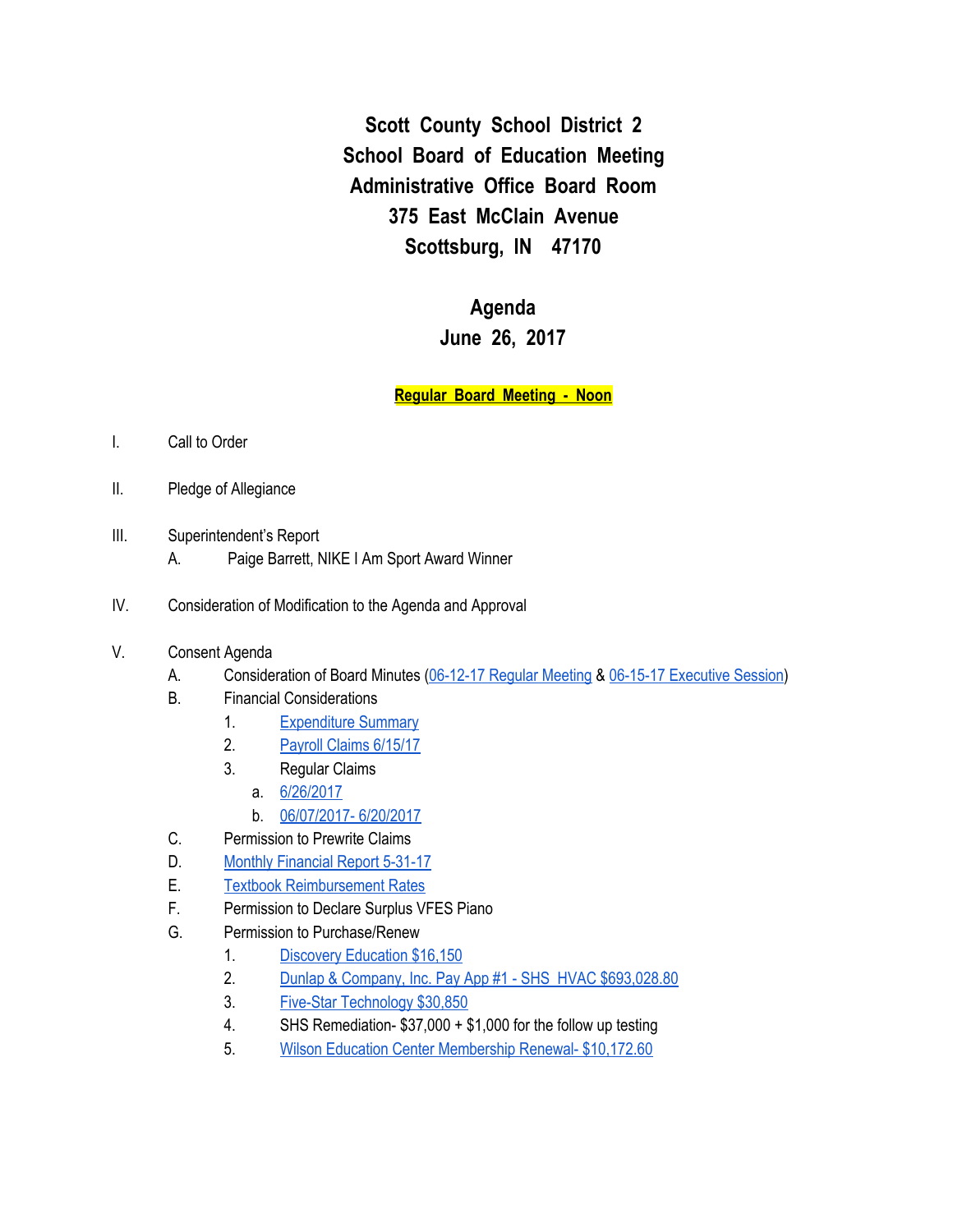- H. Personnel Recommendations
	- 1. Resignation(s)
		- a. Scott McDill VFES 5.75 Hour Special [Programs](https://drive.google.com/file/d/0BxXvxnGh3EX1NC16V1FqVm5Damw5ZTE3eWdoRWdBaW9pZmtF/view) Aide
		- b. [BrandonTormoehlen](https://drive.google.com/file/d/0BxXvxnGh3EX1Y0t4RGZJM0g2N2dMNGFlaEdDZlRCbVJONzZB/view) SHS Math Teacher & Varsity Baseball Coach
	- 2. Certified Recommendation(s)
		- a. Goni Luttrell [Kindergarten](https://drive.google.com/file/d/0BxXvxnGh3EX1RU9PSGhTTmpVTEprTlZ5MXhMNDZrMnp6ZTQ4/view) Jumpstart Teacher
		- b. Caitlin Hargett SHS New Tech Special [Education](https://drive.google.com/file/d/0BxXvxnGh3EX1Zi04blhTNWxxLTdxalM0dkhHS2ltMUlfcGVZ/view) Teacher
		- c. Thomas Przybyla SHS Special [Education](https://drive.google.com/file/d/0BxXvxnGh3EX1dm9XWDRMdk4wWmJGa2Y5QnlRcFFBbE8xdnJV/view) ED Teacher
		- d. Daymond Reynolds SES Special [Education](https://drive.google.com/a/scsd2.k12.in.us/file/d/0BzreXujrLCE7U3hzc0REM1JvSGs5OEVZaWxzVGd1bENiR3c4/view?usp=sharing) Teacher
		- e. Kelsie McGee [Elementary](https://drive.google.com/a/scsd2.k12.in.us/file/d/0BzreXujrLCE7dFBqcnFlVVFIMGNVa0doUC03bnhYVUJDTHRB/view?usp=sharing) Counselor
		- f. Jim [Beckman-](https://drive.google.com/a/scsd2.k12.in.us/file/d/0BzreXujrLCE7SC1uLXI3ZmFVc1hfRVhJUDB1azZ4MVUzQ3pn/view?usp=sharing) SHS Science Teacher
	- 3. Non-Certified Recommendations
		- a. Angie Richey- [Business](https://drive.google.com/a/scsd2.k12.in.us/file/d/0BzreXujrLCE7U2hKLTNZQTdyOUtWNnJuOFlVMHE1ZDJzYnhR/view?usp=sharing) Office Summer Sub
	- 4. ECA Recommendation(s)
		- a. Allison [Rademacher](https://drive.google.com/file/d/0BxXvxnGh3EX1YVh3aHRLWjRCdE5FVXVqRzlPM1F2UGJ3TmlN/view) LES Robotics Coach
		- b. [Shannon](https://drive.google.com/file/d/0BxXvxnGh3EX1NUZwUzJJOXdQdVRvYzYzbUpkQmk4LWlCNjM0/view) Wright SES Robotics Coach
		- c. Rhonda Smith SHS Asst. Girls' Varsity [Basketball](https://drive.google.com/file/d/0BxXvxnGh3EX1NGFLcWRmZ3NmS1c1Y2dPUVVoVFF2eTdCc1Bn/view) Coach
		- d. [Jeanne](https://drive.google.com/file/d/0BxXvxnGh3EX1N1FQcUhJY2ozV1h6QnRoT1d0SGZqc0hONTRn/view) Taylor SHS Girls' 9th Grade Coach
		- e. Scott Pool SMS 8th Grade Girls' [Basketball](https://drive.google.com/file/d/0BxXvxnGh3EX1TXlZNTJfb2VTNE84VjBkdDZUUVZIa2RZbm9j/view) Coach
		- f. Monty Stutsman SMS 7th Grade Girls' [Basketball](https://drive.google.com/file/d/0BxXvxnGh3EX1T3FQdmZMUXo5NGYzUWtpTk9xWlpKWldOQ0RJ/view) Coach
		- g. Angela Bray SMS Girls' 6th Grade [Basketball](https://drive.google.com/file/d/0BxXvxnGh3EX1d3VmRFVlVVJPM19UT0VJUEdfVGlZS0J1aHZr/view) Coach
		- h. Ingrid Royalty SMS 9th Grade B Team [Basketball](https://drive.google.com/file/d/0BxXvxnGh3EX1MEJBYURqNXFvQ2txdFdfSzJVMUFRUnJsX09j/view) Coach
		- i. Ricky Bray SMS 6th Grade Girls' B Team [Basketball](https://drive.google.com/file/d/0BxXvxnGh3EX1Tm1CT2tPWEJNa29MVGZ1dmFCdy11cnE0MHhN/view) Coach
		- j. Todd Tutterow & Duane [Hildebrand](https://drive.google.com/file/d/0BxXvxnGh3EX1M3ZRZU1hb2s1Uy1Ja1EtM2lpRnpMZUc3b25V/view) SHS Summer Baseball
		- k. Todd Tutterow & Duane [Hildebrand](https://drive.google.com/file/d/0BxXvxnGh3EX1aFpwRFFCN0luU2hrLVpZWGg0SGtZSnVyZTFj/view) SMS Summer Baseball
		- l. Darren Patton- Color Guard [Volunteer](https://drive.google.com/a/scsd2.k12.in.us/file/d/0BzreXujrLCE7NHBJVllsQTVEQks5SG5aNllaaFpoUkt5WUtR/view?usp=sharing)
		- m. Brianna Bye- Color Guard [Volunteer](https://drive.google.com/a/scsd2.k12.in.us/file/d/0BzreXujrLCE7VUp2YkhrbG9VRHM2TjExZGJZbERIaVNKbHcw/view?usp=sharing)
	- 5. Professional Leave Request(s)
		- a. Caroline [VanGosen](https://drive.google.com/file/d/0BxXvxnGh3EX1bWtBZ2ZFc1JVSC05aS1lc0lCOXFmTzlvcjlR/view) FFA LDW Camp, Trafalgar, IN, Sept. 8-10
		- b. Caroline [VanGosen](https://drive.google.com/file/d/0BxXvxnGh3EX1RENkMzlZQVFuOFZtOFZuLU5YMWFQX2VWX3Uw/view) FFA SOAR Camp, Trafalgar, IN, Oct. 6-8
		- c. Caroline VanGosen FFA National Convention, [Indianapolis,](https://drive.google.com/file/d/0BxXvxnGh3EX1dEtrUXpUWmdabl9FY2pjby1ib3RvTlhOMHdr/view) IN, Oct. 24-27
		- d. Ken McMichael FFA National Convention, [Indianapolis,](https://drive.google.com/file/d/0BxXvxnGh3EX1bFplc0ZzRkV0UEUwejBMRmtMLS1jMnd5Rm9r/view) IN, Oct. 27
		- e. Caroline [VanGosen](https://drive.google.com/file/d/0BxXvxnGh3EX1U28wdG5hOVhqMmNtMTluSUc1Yy0zbjNDbmdz/view) FFA F.I.R.E., Trafalgar, IN, Nov. 17-19
		- f. Caroline VanGosen & Ken [McMichael](https://drive.google.com/file/d/0BxXvxnGh3EX1MGU0TnBIYmIwbWNZbXVUTnpZanhPY1ZnbjlZ/view) UK Field Day, Lexington, KY, Apr. 18-19
	- 6. Medical Leave Request
		- a. Rosa Putoff- 6 Week Leave of Absence
	- 7. Field Trip Request(s)
		- a. [SMS/SHS](https://drive.google.com/file/d/0BxXvxnGh3EX1cjA5SWxUdjJGQXFyRktIbTlrQ0oxd3BFMUx3/view) FFA FFA LDW Camp, Trafalgar, IN, Sept. 8-10
		- b. [SMS/SHS](https://drive.google.com/file/d/0BxXvxnGh3EX1b3Fkdm11b1BoZjlTVmdLSVFiQS16SEYtOXNR/view) FFA FFA SOAR Camp, Trafagar, IN, Oct. 6-8
		- c. SMS/SHS FFA FFA National Convention, [Indianapolis,](https://drive.google.com/file/d/0BxXvxnGh3EX1TTNSTWppbWJIQlZVUjhjbzAtalZabHJ5N0dn/view) IN, Oct. 24-27
		- d. [SHS/SMS](https://drive.google.com/file/d/0BxXvxnGh3EX1cndfZnkweTFYZFNldzE3ZFN3SHhNRTFfc3Jj/view) FFA FFA F.I.R.E. Camp, Trafalgar, IN, Nov. 17-19
		- e. SMS/SHS FFA UK Field Day, [Lexington,](https://drive.google.com/file/d/0BxXvxnGh3EX1NmNXaGU5MWFvVXRhMlF4NDV4M0U3NFp4Tlow/view) KY, Apr. 18-19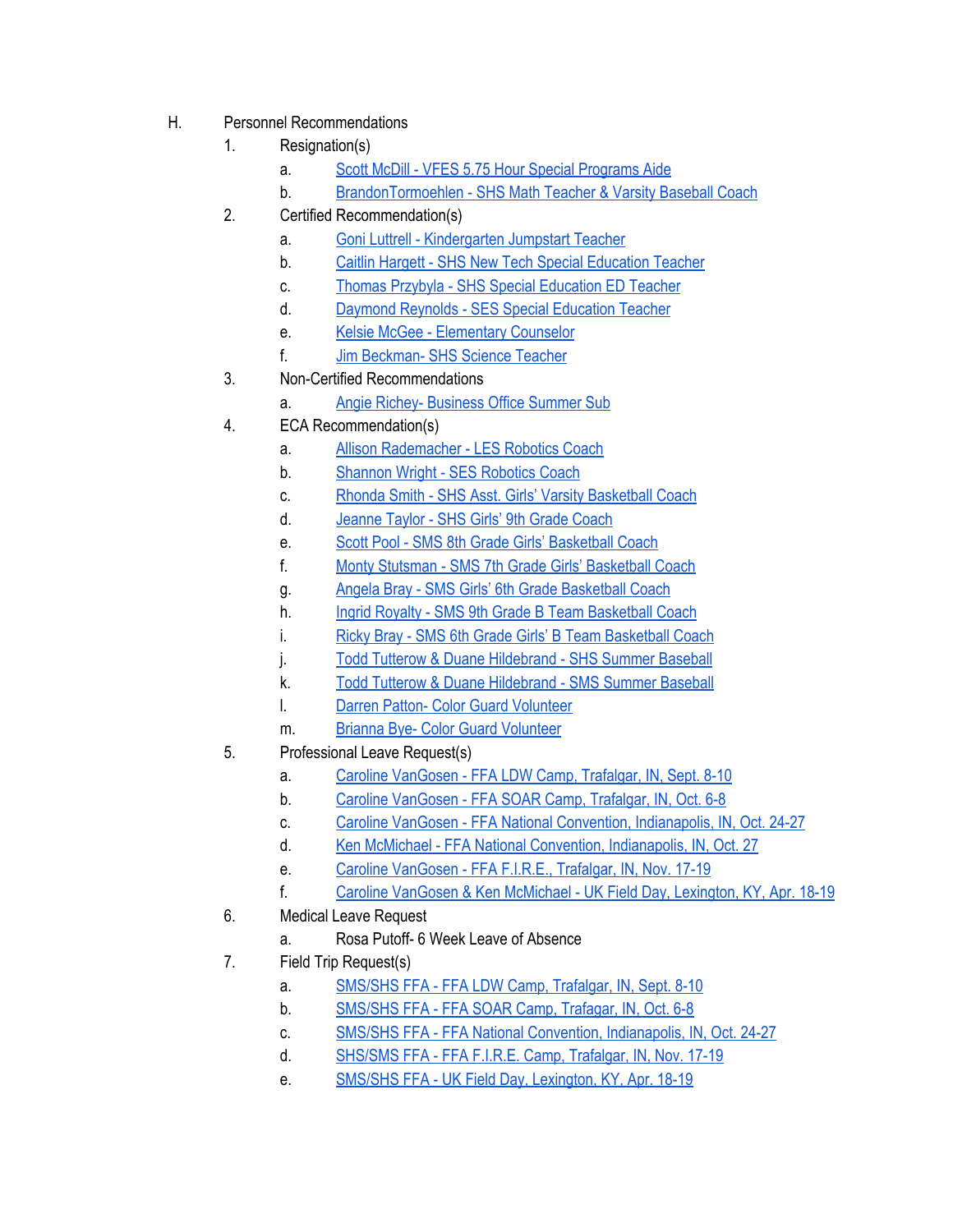- 8. [Permission](https://docs.google.com/document/d/1EkgdA6shcg2HiwGakxh7DBsv04w0wKeayevRRwUlxjU/edit) to Post
	- a. VFES 5.75 Hour Special Programs Aide
	- b. SHS Attendance Clerk/Front Office Sub

## VI. Financial Considerations

- A. Permission to Accept/Award Quotes
	- 1. SMS Patron Area Furniture
		- a. [Educational](https://drive.google.com/file/d/0BxXvxnGh3EX1NlZjdlZWcFJtdTZWdlNPV3dWOGFHSDVFX2RZ/view) Furniture
		- b. Lee [Company](https://drive.google.com/file/d/0BxXvxnGh3EX1TFBXVW1BY1hXOThudlA5UklWQUV0NnRPUFVB/view)
		- c. JW [Associates](https://drive.google.com/file/d/0BxXvxnGh3EX1ZUFra0R6ZWNLWFJjTFowcFZDY3owTWY3ZXpz/view)
		- d. [Educational](https://drive.google.com/file/d/0BxXvxnGh3EX1YVh2RE9wRG5mRmM5ME9NQzNiNEF5NUtpZkxv/view) Furniture
	- 2. SMS Back Office Furniture
		- a. [Educational](https://drive.google.com/file/d/0BxXvxnGh3EX1NXpVaE11RFlFc2xGd0hHcHlTNnZfRGpva000/view) Furniture
		- b. Lee [Company](https://drive.google.com/file/d/0BxXvxnGh3EX1VEtMZnMyTXdBQkxyU1lSM1BWNWczcXhXWlhr/view)
		- c. [Educational](https://drive.google.com/file/d/0BxXvxnGh3EX1SFNBX2NwV0N4Zlg5anR5VnRFNFBGXzZocWZZ/view) Furniture
		- d. JW [Associates](https://drive.google.com/file/d/0BxXvxnGh3EX1SlMwSktrX05vSHIwZEdSNDlITS1fLVdCZk4w/view)
	- 3. HVAC Project- [Alternate](https://drive.google.com/a/scsd2.k12.in.us/file/d/0BzreXujrLCE7M3RhRmE2VVlkVmZYYVFTRzJMbGlSZHVLMGhz/view?usp=sharing) #4- Lighting Revised Pricing
	- 4. SMS [Apple](https://drive.google.com/file/d/0BxXvxnGh3EX1U3VwOFRwVVNXby0xczlhZy1GUngxRUFqeUxz/view) TV's
	- 5. SMS [Projectors](https://drive.google.com/file/d/0BxXvxnGh3EX1Y3FNTGlTT1hPaVhvMkg0MXRIaG9kUFJyeDln/view) (3)
	- 6. SMS [Office](https://drive.google.com/file/d/0BxXvxnGh3EX1WDcwMWl6UnVhaEZPd19hNzJwbnNjUFROcThF/view) Area TV
- VII. Policy
	- A. Second Reading:
		- 1. Elementary Class [List-Teacher](https://docs.google.com/a/scsd2.k12.in.us/document/d/1Dha8ucQhXUnlxC_wKiR4Y2t3Qdkqy1c1TGYV4ec6N3Q/edit?usp=sharing) [Request](https://docs.google.com/a/scsd2.k12.in.us/document/d/1CUu0PB5MltTDo98-cc7paW8_zj0zt4xERb7BWnmwJb0/edit?usp=sharing)s- Revised Policy- Second Reading / Parent Input Request Letter
	- B. Presentation of Existing Policy & Discussion:
		- 1. Board-Staff [Communications](https://drive.google.com/file/d/0BxXvxnGh3EX1dUVnTDh6SWFXSlpBbkp3bHZrYzRKVG9Lb3c0/view) Policies 4112 & 3112
		- 2. Personal Background Checks and Mandatory Reporting of Convictions and Arrests [\(4121,3121,1521\)](https://drive.google.com/file/d/0BxXvxnGh3EX1VmZfTW5nRDBUY3lQM3dkM2V2Wlg5Q2M2RXNJ/view)

## VIII. Other Business

- A. [Amended](https://drive.google.com/a/scsd2.k12.in.us/file/d/0BzreXujrLCE7cXhpQnhZMThVVXlHTE5qOEs1SUs0M183Wmlz/view?usp=sharing) 2017-18 School Year Calendar Professional [Development](https://docs.google.com/a/scsd2.k12.in.us/document/d/1nJ6H292ApPOmF6wtiKaeLFwA19Uo8aB8mpIyfjzHeeg/edit?usp=sharing) Plan- Skeleton Outline
- B. Permission To Apply For 2018 Secured School Safety Grant
- IX. Recognition of Visitors
- X. Adjourn

Follow Up [Google](https://docs.google.com/spreadsheets/d/1EOEeKzcusDrqRM8tpJvak6-Pcg_ZdvWbj4cKxa6OL7A/edit#gid=0) Doc SMS [Refinance](https://docs.google.com/a/scsd2.k12.in.us/spreadsheets/d/1pWH3rbchcrrGXVxMMEs2ujL9rvqQGHh7KjK2C-ZYbQQ/edit?usp=sharing) Bond Project List